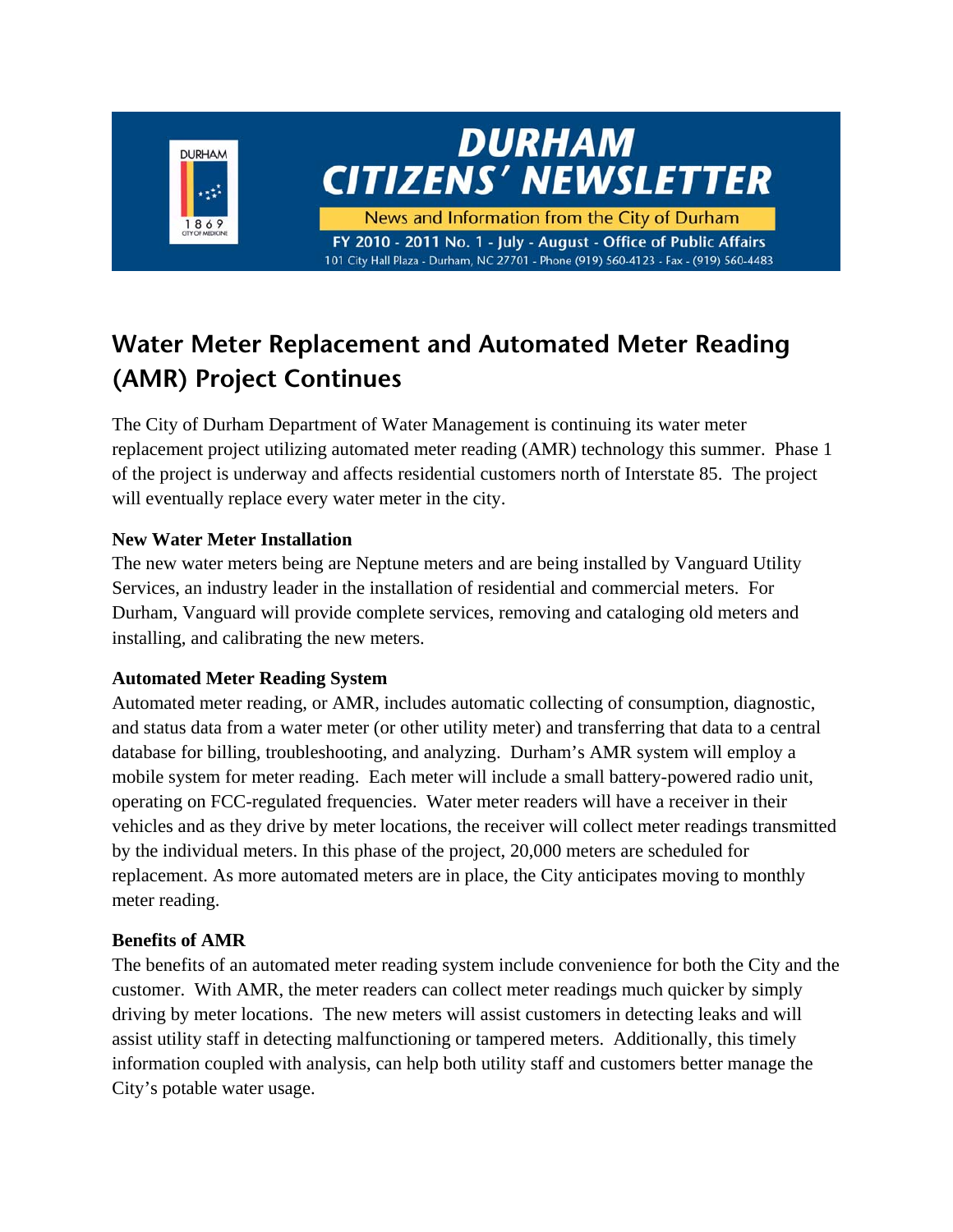The Department of Water Management will provide updates on the project as specific dates and areas for meter replacements are identified. For information about the AMR project, visit www.durhamnc.gov or contact the Department of Water Management's Water and Sewer Maintenance Division at (919) 560-4344.

## **Water Efficiency Ordinance Restricts Watering Days**

The summer weather has brought back abnormally dry conditions to parts of central and southeastern North Carolina, including Durham. Residents are asked to be mindful of their outdoor water usage and to follow the City of Durham's Year-Round Water Efficiency Ordinance. The outdoor irrigation schedule applies to any spray irrigation system and allows customers with addresses that end in an odd number to water on Tuesday, Thursday and Saturday. Customers with even-numbered addresses are allowed to water on Sunday, Wednesday and Friday. No watering is allowed between 10 a.m. and 6 p.m. any day and no watering is permitted on Mondays. Temporary licenses are available for the establishment of new landscapes and hand-watering, and drip irrigation systems are not restricted by this ordinance.

# **Bull City Connector Taking to the Streets**

Park your car and let the Bull City Connector take you where you want to go! It's a convenient, fare-free, and frequent bus service connecting visitors, business travelers, students, and downtown workers to key destinations in and around Durham, including Duke University, Durham's



historic downtown, Ninth Street and Golden Belt. Whether you're looking for dining, entertainment or conducting business, this environment friendly bus service offers an alternative way to get to where you're going. For information and a route map, visit www.durhamnc.gov.

## **Subscribe to the City Manager's Report**

Receive the latest information and important City news via e-mail with the City Manager's Report. The report from City Manager Thomas J. Bonfield highlights the latest happenings in Durham City Government. To subscribe, visit www.durhamnc.gov/managersreport.

## **3rd Fridays Series Offers Music at the CCB Plaza**

Start your weekend with live music and fresh air in the heart of downtown Durham. Performance in the "3rd Fridays" series will continue into October on the CCB Plaza, 201 N. Corcoran Street in downtown. All concerts begin at 6 p.m. For information, visit www.durhamnc.gov/departments/parks or call 560-4355.

## **Applicants Sought for 2010 Durham Neighborhood College**

Applications are now available for the 2010 Durham Neighborhood College. This series of classes, cosponsored by the City and County of Durham, consists of interactive sessions facilitated by various local government officials, allowing residents to learn about key government operations directly from the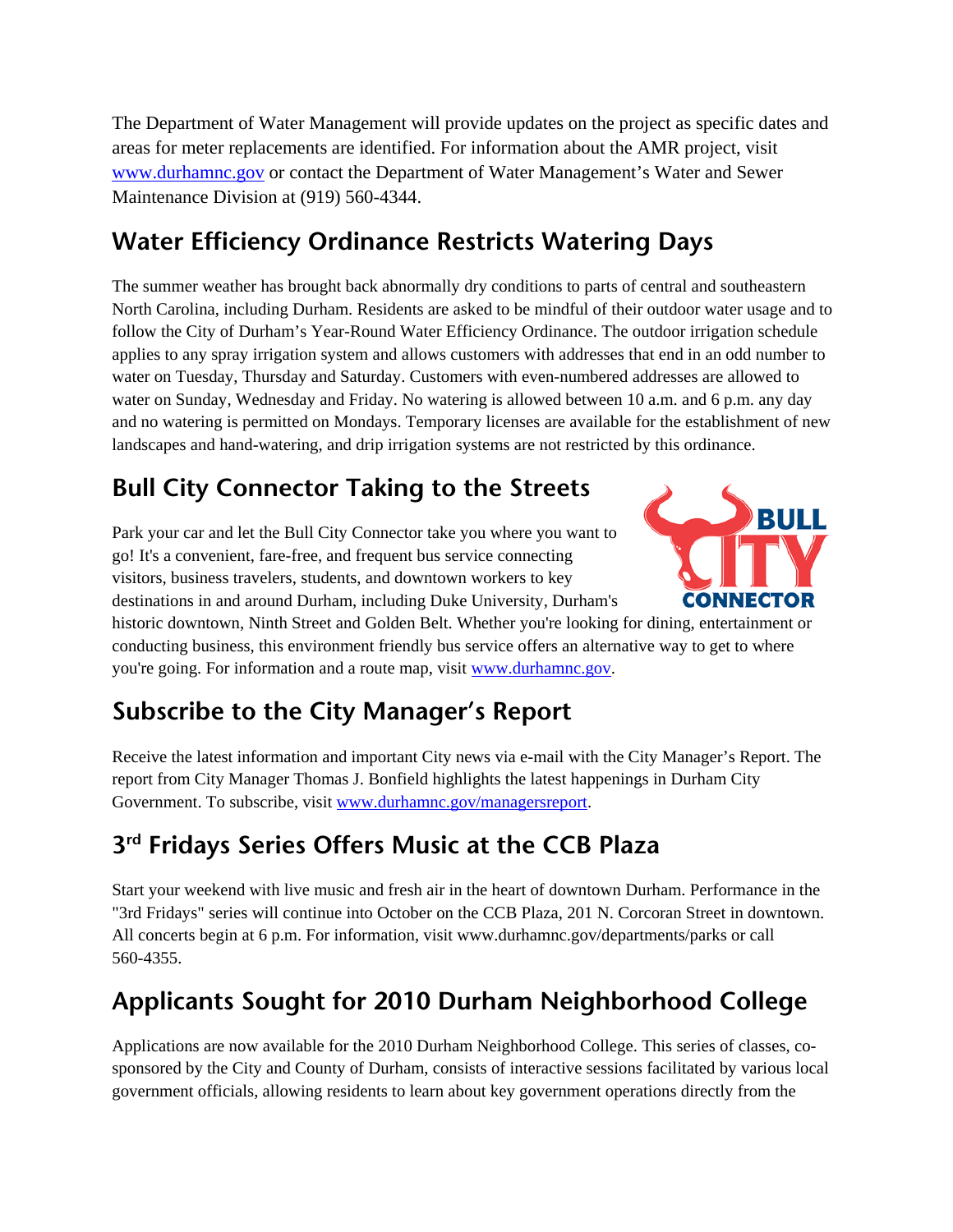elected officials and staff responsible for overseeing key City and County services. The final day to apply for this year's session is August 13. For information, visit www.durhamnc.gov/departments/public/dnc.cfm.

# **Durham Adjusts Solid Waste Collection Schedules for Summer Heat**

Summer in North Carolina means one thing for City of Durham employees who work outside all day long – soaring temperatures and the risk of heat-related injuries. To combat the heat and its effect on employees, the City's Department of Solid Waste Management is adjusting its solid waste, yard waste, recycling, and bulky item collection schedules to begin earlier each day. Through September 30, the City is asking residents to place their carts on the curb the night before their normal pick-up day since work crews may start collections at 6 a.m.

#### **Safety in Numbers Campaign**

Safety in Numbers is a 2010 initiative to mobilize Durham residents against gun crime and violence. It is coordinated by Project Safe Neighborhoods, a division within the Durham Police Department that partners citizens with law enforcement representatives. The campaign provides accurate violent crime data; offers various strategies citizens can employ to keep Durham safe; and promotes the importance of volunteering time to anti-crime efforts and programs for at-risk youth. For information about the Safety in Numbers campaign, call Jennifer Snyder at 560-4438, ext. 29230.

## **Toilet Rebate Program Still Available**

The City of Durham is offering rebates valued at \$100 for qualified water customers who replace their existing toilets with EPA WaterSense labeled High Efficiency Toilet (HET) models. Any toilet that meets the criteria and is purchased after January 1, 2008, is eligible for the rebate. Rebates will be applied as credits to customers' water bills. For information and the rebate form, visit www.DurhamSavesWater.org.

## **Senior PharmAssist Help Available to Medicare Beneficiaries**

Senior PharmAssist is a nonprofit program that provides assistance with medication management, paying for prescriptions, choosing Medicare-approved drug plans and staying independent as long as possible. If you are 60 years old or older or have Medicare and need help with your medications, call Senior PharmAssist at (919) 688-4772. Senior PharmAssist participates in three statewide programs: ChecKmeds NC, NCRx and Seniors' Health Insurance Information Program (SHIIP).

## **Durham … Beyond the Headlines**

It's that time of year, when organizations are looking for speakers. The City of Durham is available to talk to you on a wide variety of topics about your city. For us, it's simple. We want to build strong partnerships with our residents by providing presentations on topics ranging from where your tax dollars go, our water quality, code enforcement in neighborhoods, to parks and recreation and the list goes on…